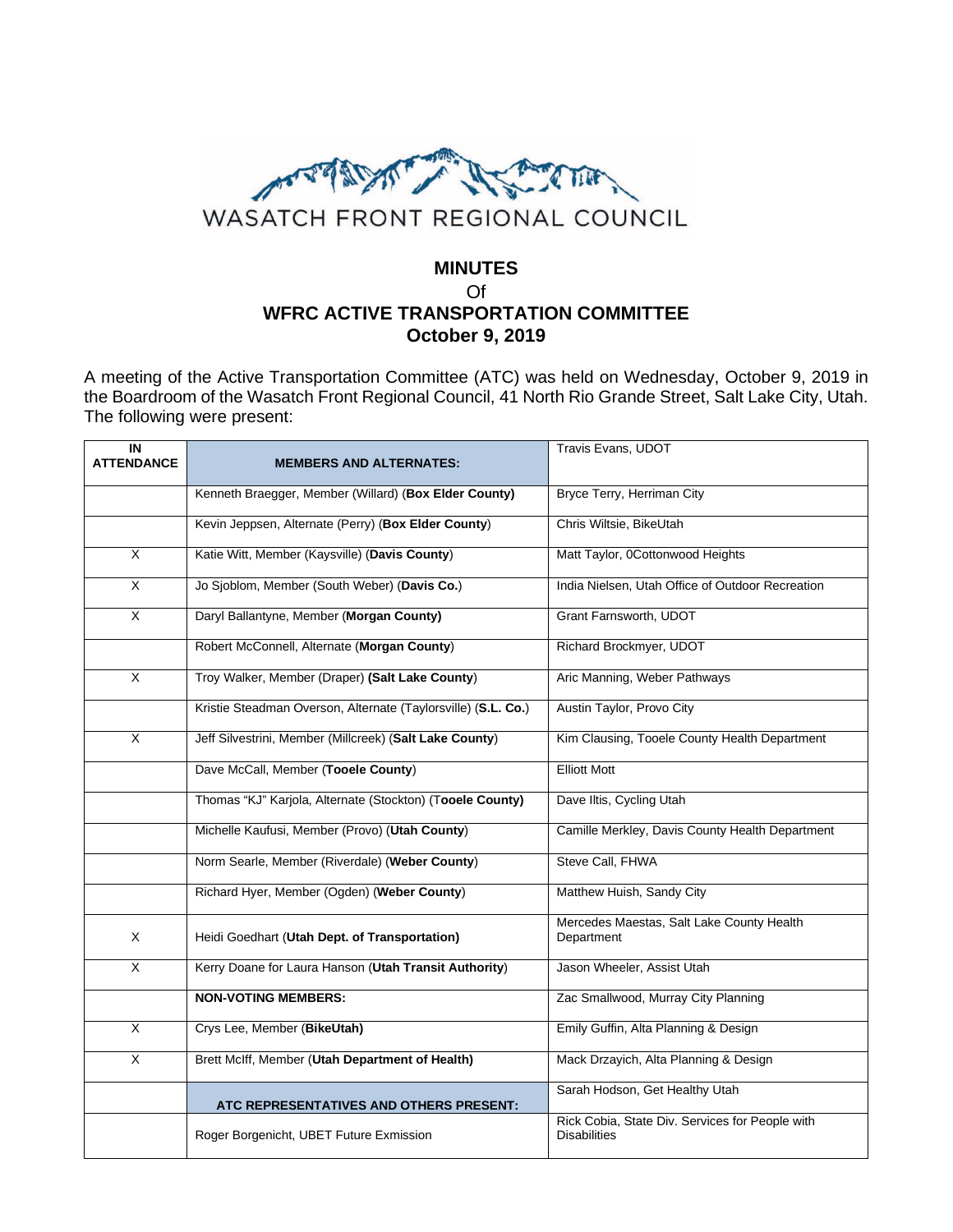| Tim Harpst, Horrocks Engineers        | Ryan Perry, Salt Lake County                                                                                                                |
|---------------------------------------|---------------------------------------------------------------------------------------------------------------------------------------------|
| Scott Shea, CRS Engineers             | Bryce Wheelwright, Willard City                                                                                                             |
| Helen Peters, Salt Lake County        | Jeff Oyler, Davis County                                                                                                                    |
| Dirk Burton, West Jordan City Council | Joe Taylor, Utah Transit Authority                                                                                                          |
| Ben Huot, UDOT                        | WFRC Staff: Katie Gerard, Jory Johner, Ned Hacker,<br>Scott Hess, Ted Knowlton, Nikki Navio, Mary Pratt,<br>Nicole Proulx, Hugh Van Wagenen |

**1. Introductions and Consent Agenda.** Mayor Jo Sjoblom, ATC Chair, called the meeting to order at 9:50 a.m. She welcomed committee members and guests, and roundtable introductions were made. Crys Lee was introduced as the new Executive Director of BikeUtah.

**a**. **ACTION ITEM: Minutes [Recording 00:03:25].** With no comments, Chair Sjoblom entertained a motion to approve minutes from the last meeting.

*A motion was made by Mayor Jeff Silvestrini and seconded by Mayor Katie Witt that the Minutes of August 14, 2019 be approved without changes.* Motion carried unanimously.

**2. Chair's Report by Mayor Sjoblom [Recording 00:04:05]. (a)** Mayor Sjoblom attended the Madison Active Transportation Tour in Wisconsin last month. She stated that Madison City and Salt Lake City have similar concerns, such as lack of transportation and parking, and efforts to accommodate pedestrians and bicyclists. **(b)** Last evening, Mayor Sjoblom attended a public comment meeting at Davis County in partnership with the Forest Service to construct and improve the Bonneville Shoreline Trail, as portions cross lines administered by the Uintah Wasatch Cache National Forest. This is a significant nonpaved trail that crosses five counties. If approved for Davis County, work on various segments will begin in 2020. **Future Item:** *Mayor Sjoblom requested a written letter of support from ATC regarding the Shoreline Trail for Davis County. WFRC will write a letter in behalf of ATC, with the Committee's review and approval.* 

## **3. Public Comment [Recording 00:05:11]**.

- Dave Iltis of Cycling Utah spoke of challenges he encountered while taking his bike onto the Trax Blue Line between Sandy and Salt Lake. He described unsafe crossings at 9000 South and 9400 South, goat heads, and the S Line bike trail that winds around utilities and boxes. Mr. Iltis is asking for several municipalities to address these overlooked details.
- Kim Clausing is Health Educator for Tooele County, which lacks active transportation. She is applying for several grants with national parks for trails to public land and getting an active transportation planner for the Bonneville North Shoreline on the Oquirrh benches. Tooele hopes to make bike trail connections through Butterfield Canyon to Salt Lake County. She will be giving a progress report.
- Elliott Mott is a bicycle enthusiast that arranges events. There is a repeated issue of near or headon collisions, and he suggests placing white arrows on the pavements that stay to the right. He also recommends placing showers in office spaces to promote active transportation.

**4. Mobile Active Transportation Tours (MATT)** (*Goal 4: Educate)* **[Recording 00:19:35]***.* Hugh Van Wagenen, WFRC, and others participated in the Madison Active Transportation Tour which traveled in two groups. These tours are to encourage elected officials, city staff and others to walk and ride bikes. Their purpose is to gain ground experience in the city, find how seasonal temperature changes are dealt with, and discover how projects are funded and implemented for active transportation. UTA, UDOT, BikeUtah, MAG, National Park Service and WFRC are tour partners.

Mr. Van Wagenen gave opportunity for roundtable discussion on lack of local tours and whether they should be continued; and if so, which communities might be involved. Consensus is that local tours are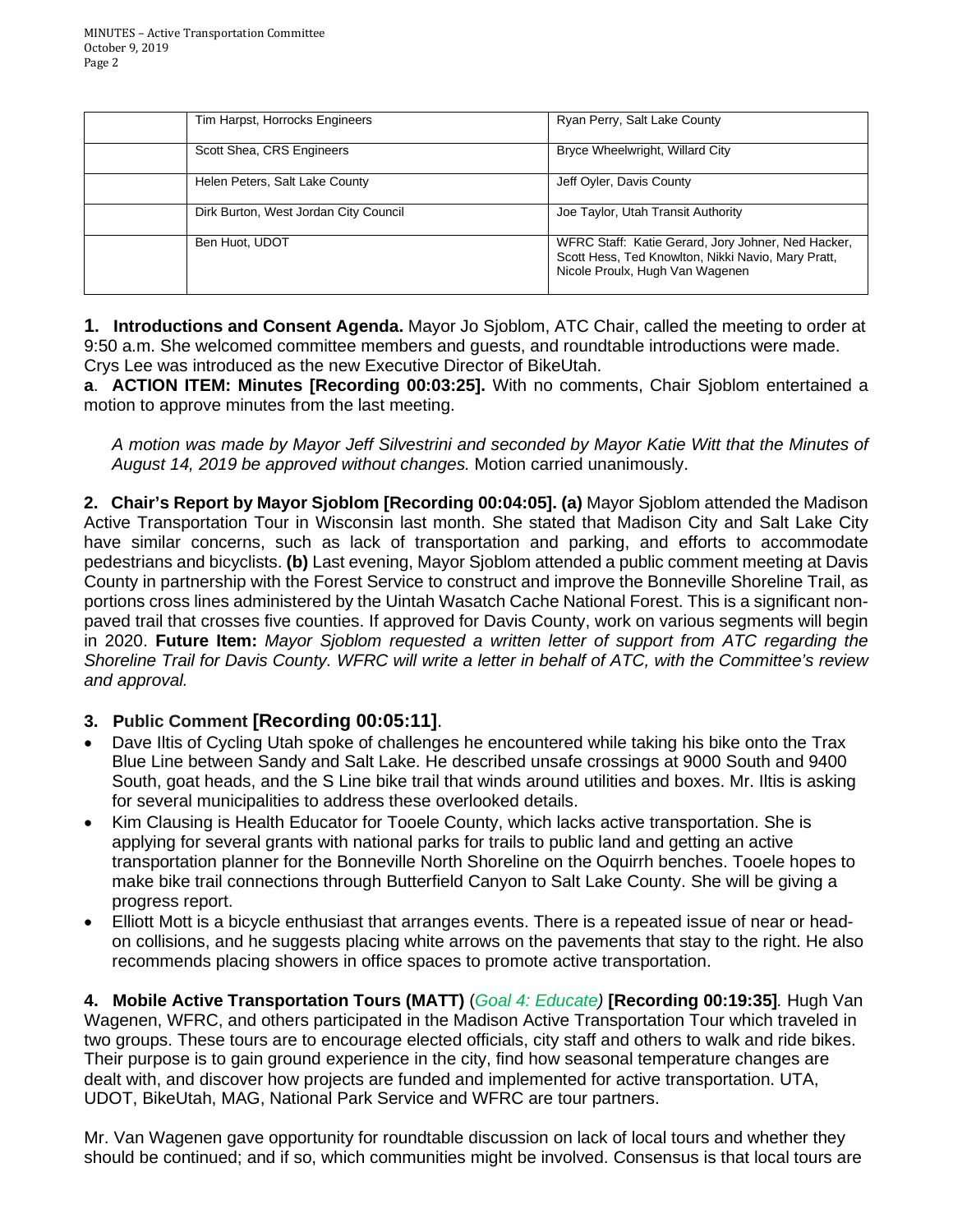beneficial. Comments were that this is a way to collaborate with local officials and see how community neighbors handle their challenges. Mayor Sjoblom said more resources are needed. Mayor Silvestrini announced a multi-city bike tour which will be held in Salt Lake City on October 17 from 1 to 4 p.m.

A second question was posed on more ways to get people interested in walking and bicycling. Mayor Walker shared his sightseeing visit to DC with a stay in Crystal City, which has great infrastructure, and drivers are more adept to bikes. On their first day of commuting, traffic was an issue. On their second day his family road bikes, which saved money, and they covered 150 miles in one week.

Jason Wheeler introduced himself as a bicyclist who got hit by a car. The number of pedestrian fatalities in the U.S. is 49,000. He described that roads are designed primarily for cars. One comment was that infrastructure is the key issue to help reduce aggressive and distracted driving behaviors.

There was discussion of official bike to work days in other cities with free food. Ms. Goedhart stated that one was held in Utah this year. She will keep the committee posted on annual events.

**5. Health Department Video Intercept Surveys** (*Goal 4: Educate)* **[Recording 00:44:30]***. Trails and Tribulations*: Brett McIff, PhD, from the Utah Department of Health presented a video of collective interviews of trail users along the Wasatch Front. Utah's Public Health System provides health data and technical assistance, and coordinates with the federal government and partners at many levels. Contact Brett at: [bmcliff@Utah.gov;](mailto:bmcliff@Utah.gov) [www.choosehealth.Utah.gov.](http://www.choosehealth.utah.gov/)

**6. UDOT Project Prioritization Update** *(Goal 3: Build)* **[Recording 00:57:23]***.* Richard Brockmyer provided an update to UDOT's new Transportation Capacity Project Prioritization process, rulemaking, and decision-making on models and funding. UDOT is responding to changes made by Senate Bills 136, 72 and 34, with requirements to provide a written prioritization process. Capacity programs include Transportation Investment Funds: first, TIF for highway and expanded projects including standalones; second, TTIF for transit including First and Last Mile connections. Local governments need to demonstrate mitigation of traffic and guarantee maintenance. UDOT will help with the planning procedure. Mr. Brockmyer mentioned that rulemaking was approved to comment, moving on next week, and effectuated beginning November 21.

UDOT is working under U-Vision, developed collaboratively with focus on improving quality of life for a multimodal framework. This is reviewed annually, and models may change over the years. Ted Knowlton is reminding local governments that it's in their best interests to get plans into a formal framework and into the long-range transportation plan. Visit UDOT's website at: [http://udot.utah.gov/go/projectprioritizationprocess.](http://udot.utah.gov/go/projectprioritizationprocess)

**7. Governor's 1,000 Miles Campaign** *(Goal: 3 Build)* **[Recording 01:15:41]***.* Chris Wiltsie from BikeUtah presented on the 1,000 Miles Campaign, which is an effort to create 1,000 miles of family friendly walking and biking trails over a ten-year period. Mr. Wiltsie emphasized the safety and loss of children's lives. BikeUtah offers resources to help track, build and maintain active transportation facilities. Mr. Wiltsie writes grants and works with individuals to identify and dedicate a funding source. Contact information: [Chris@Bikeutah.org.](mailto:Chris@Bikeutah.org)

**8. Utah Outdoor Recreation Grant** *(Goal 3: Build)* **[Recording 00:33:50]***.* India Nielsen from the Utah Office of Outdoor Recreation (under the Governor's Office of Economic Development) presented with handouts on grant programs for active lifestyle. There are two new funding grants available for construction, maintenance and programming. Submission period is from January 15 to March 20, 2020. One criterion is, projects must be available for public use. Her office is conducting free statewide workshops on grants with representatives from national and state park services. Registration is required at: [http://bit.ly/2IPK8op.](http://bit.ly/2IPK8op) Contact information for funding for active transportation is: [indianielsen@utah.gov.](mailto:indianielsen@utah.gov) Visit their website at: business.utah.gov/outdoor.uorg (under programs).